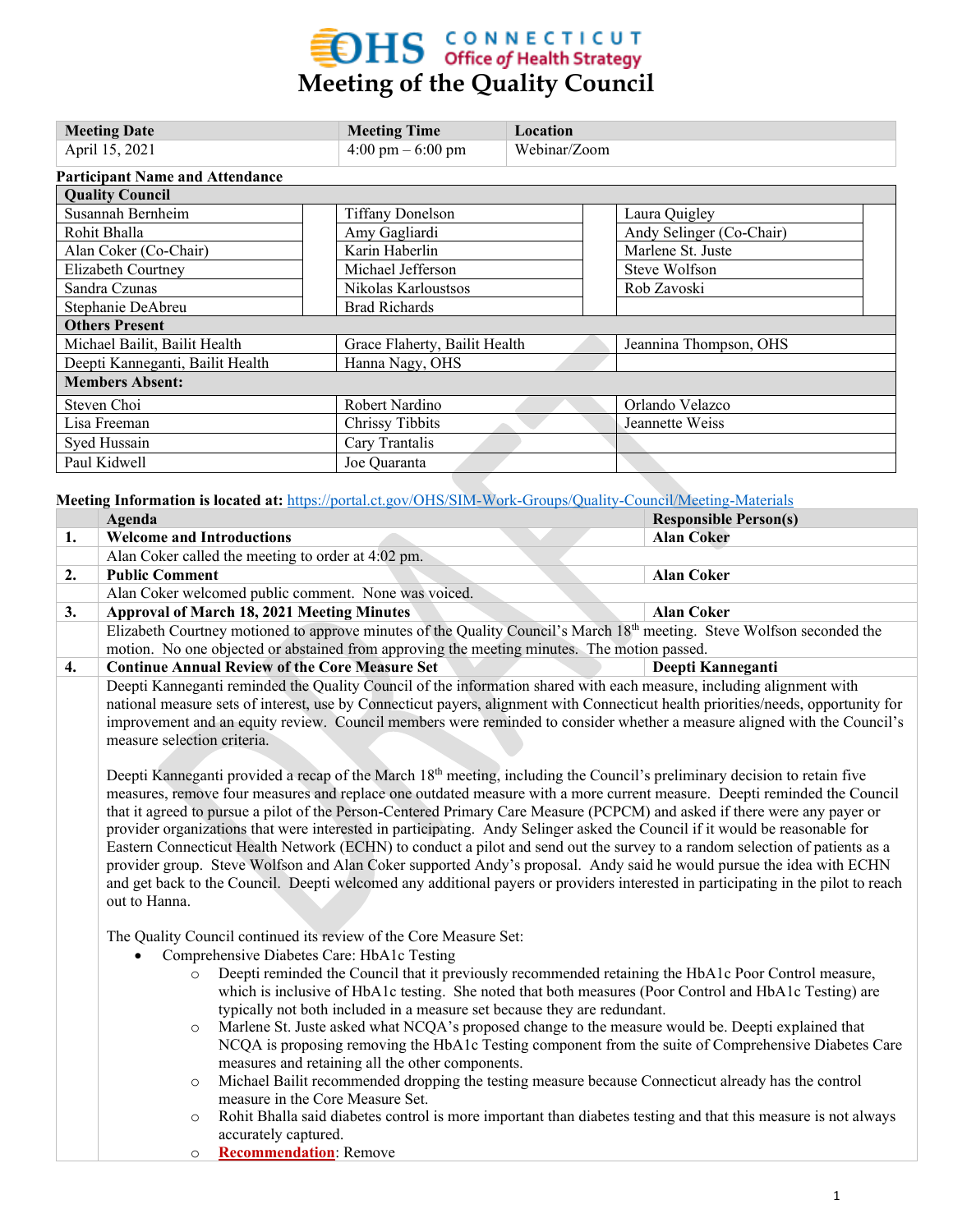## $\rm{DHS}$  CONNECTICUT of Health Strategy **Meeting of the Quality Council**

- Comprehensive Diabetes Care: Eye Exam
	- o Deepti said other states have found it hard to get data for this measure because the eye exam is often performed by a provider outside of the patient's primary care practice. Deepti shared that Yale Northeast Medical Group suggested not including the measure because of difficulty capturing data due to coding and billing and not including abnormal eye results on the claims.
	- o Steve Wolfson asked how eye exams are done with telehealth. Laura Quigley and Deepti confirmed that telehealth is for identifying patients for inclusion in the denominator, and not for the eye exams (the measure numerator).
	- o Andy Selinger said Connecticut needed to retain this measure because it is indicative of disparities. Steve Wolfson agreed with Andy.
	- o Andy Selinger asked why Medicaid performance was characterized as "N/A" and Deepti explained that data were not available from DSS or from CMS about Connecticut's Medicaid performance.
	- o Brad Richards spoke in favor of retaining the measure, despite challenges with getting data.
	- o Marlene St. Juste expressed her preference for retaining the measure. She asked if the ophthalmologist has any responsibility for sharing data with primary care providers. Michael Bailit reminded the Council that these measures are for use with Advanced Networks, which may include ophthalmologists. He said ideally the Advanced Network would develop data collection protocols with the ophthalmologists with whom their patients are going to be most active. Elizabeth Courtney noted it is advantageous to include this measure in a contract because it incentivizes care systems to develop such protocols.
	- o Rob Zavoski shared that there are health centers that are using retinal cameras at the primary care site and sending the scans to the ophthalmologist for review

#### o **Recommendation**: Retain

- Comprehensive Diabetes Care: Medical Attention for Nephropathy
	- o Deepti Kanneganti said Bailit Health did not recommend retaining this measure because it is not being maintained and NCQA will not update specifications. She asked if the Council would like to instead adopt the new HEDIS replacement measure – Kidney Health Evaluation for Patients with Diabetes.
	- o Steve Wolfson recommended replacing Medical Attention for Nephropathy with Kidney Health Evaluation for Patients with Diabetes. Marlene St. Juste, Rob Zavoski, and Brad Richards agreed with Steve.
	- o **Recommendation**: Replace with Kidney Health Evaluation for Patients with Diabetes
- Controlling High Blood Pressure
	- o Steve Wolfson asked if all insurers cover home blood pressure devices, noting that his was not covered by Medicare. Andy Selinger said in cases of documented hypertension, most commercial insurers cover a digital home blood pressure cuff, although there may be a deductible.
	- o Andy Selinger confirmed that this measure is Connecticut's only hypertension measure. Deepti Kanneganti added that it is also one of Connecticut's few outcome measures. Andy Selinger spoke in favor of retaining the measure and Steve Wolfson agreed.
	- o Rohit Bhalla said it is one of the most important measures Connecticut has in terms of morbidity and mortality reduction.
	- o **Recommendation**: Retain
- Use of Imaging Studies for Low Back Pain
	- Deepti Kanneganti reported that Yale Northeast Medical Group recommended not including this measure because it is difficult to match a claim to when a patient first began experiencing pain.
	- o Andy Selinger said he was unsure if he supported this measure because he was not sure if the Quality Council should make a judgement on what is low-value care versus high-value care. He recommended omitting the measure and substituting some of the gap-filling measures instead.
	- o Sandra Czunas said this measure might encourage folks to receive unnecessary care and that follow-up care post-imaging is also a concern with this measure.
	- o Rohit Bhalla asked how the Council should interpret Commercial Performance (76%) and if desirable performance was at 100%. Deepti Kanneganti explained that "76%" meant that 76% of patients with low back pain did not have an imaging study within 28 days of diagnosis. Michael said that like many other measures, there will never be 100% performance because there will always be small numbers of patients whose circumstances don't match the measure specifications. Rohit Bhalla agreed, stating that there will always be patients for whom it is appropriate to image.
	- o Alan Coker shared that he received imaging for low-back pain and noted that he is an individual who fits into this group Rohit described as a patient. He agreed with Andy Selinger's previous comment, highlighting that provision of low-back pain care is set up in a way that patients often receive what is needed right away.
	- o Amy Gagliardi asked if certain groups are more likely to receive imaging services than others. Deepti Kanneganti clarified that Bailit Health could not find disparity in imaging, only in back pain by race/ethnicity.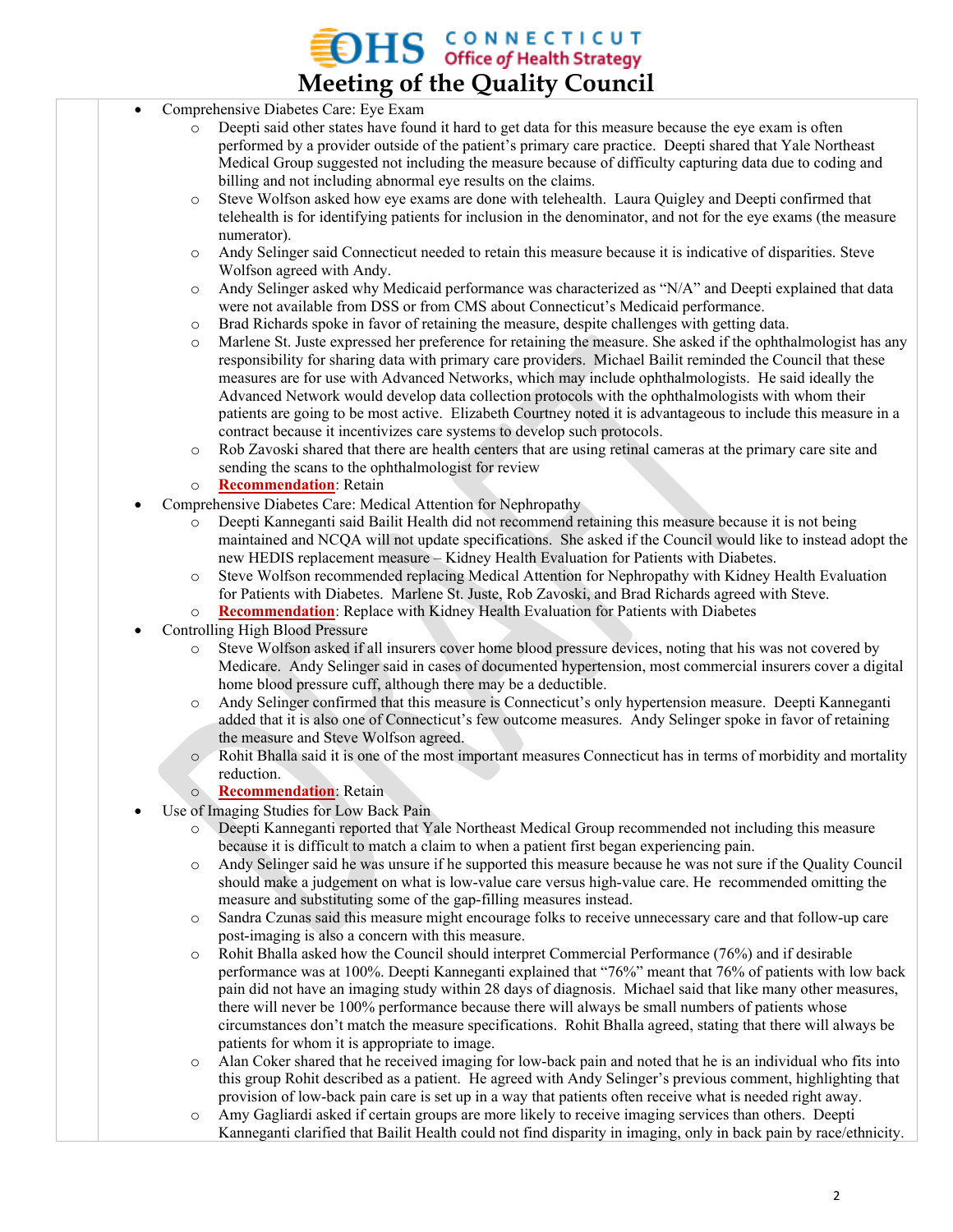### **OHS GONNECTICUT Meeting of the Quality Council**

- o Steve Wolfson asked if there were any data on prescribing physical therapy for lower back pain. Deepti Kanneganti said that Bailit Health did not readily have access to those data.
- o Steve Wolfson said if the measure did not factor in patients who were not being treated, it lowered the measure's value. He spoke in favor of imaging only after a patient seeks alternative treatment for pain. Rob Zavoski said this alternate treatment is difficult to pick up from claims and imaging is also more likely to be done in the Emergency Department. Michael Jefferson echoed that it is a low-value measure.
- o Deepti Kanneganti summarized that the Council preferred looking at alternate low-back pain measures, including whether an individual has received physical therapy or alternate treatment and in which location(s) patients receive imaging services.
- o **Recommendation**: Remove, but look for alternate low-back pain treatment measures that include other therapies for low-back pain and address where back pain treatment is received.
- Avoidance of Antibiotic Treatment for Acute Bronchitis/ Bronchiolitis
	- Deepti Kanneganti shared that Massachusetts excluded this measure from its aligned measure set because it thought providers could "game" the measure by not coding for bronchitis. She reported that Yale Northeast Medical Group recommended not using the measure for a similar reason.
	- o Andy Selinger said there was a study that looked at the incidence of delivering low-value care at community health centers that found community health centers did a better job at delivering high-value care than lowvalue care compared to private practices. He reiterated that he was unsure if the Council should make a judgement call on low-value versus high-value care.
	- o Rohit Bhalla confirmed that this is one of the only measures the Council has for overuse or inappropriate use. He said not having any measure that looks at inappropriate utilization may not be desirable.
	- o Rob Zavoski said he was struggling with this measure for two reasons. First, it combines bronchitis and bronchiolitis, which are two radically different diagnoses, in one measure. Second, NCQA has had the Avoidance of Antibiotic Treatment for Acute Bronchitis measure for years and performance has not really changed that much.
	- o Elizabeth Courtney asked if this measure is effective at curbing the overuse of antibiotics, and if not, was there any measure encouraging more appropriate use. Michael Bailit noted that Connecticut's performance is among the worst in the country on this measure per NCQA. Rob Zavoski asked if the Council could receive data on how Connecticut has performed on this measure over the past five years. Steve Wolfson said patients are often the source of pressure to use antibiotics and physicians vary in their skill of dealing with that pressure.
	- o Rohit Bhalla said it would be great if the Council could come out with a measure set that includes some check on overutilization. Michael Bailit reminded the Council that OHS has implemented a cost growth benchmark. Rohit Bhalla said it would behoove the Council to have a measure with the goal of minimizing overuse to complement the benchmark.
	- o **Recommendation**: Remove measure, flag overuse as a measure set gap and try to find better measures that are primary care-focused or readmission-focused.
- Appropriate Treatment for Upper Respiratory Infection
	- o Deepti Kanneganti shared that Yale Northeast Medical Group recommended not including this measure because of small denominators due to the COVID-19 pandemic. Rob Zavoski shared that he was unsure if Yale's concern was actually happening.
	- o Elizabeth Courtney asked if there was more information on what is defined as "appropriate treatment." Deepti said the measure defines appropriate treatment as treatment of the condition without antibiotics.
	- o Rob Zavoski said this measure was introduced at the same time NCQA introduced the Acute Bronchitis measure. He explained that the American Academy of Pediatrics pushed pediatricians not to prescribe antibiotics for illness and as a result antibiotic use for children plummeted. Rob said this did trend was not repeated for the adult metric.
	- o Rohit Bhalla said the contrast between the two measures is acute bronchitis can have a bacterial connotation whereas upper respiratory can have a viral connotation. Rohit and Andy Selinger shared that they preferred this measure over the acute bronchitis measure.
	- Rob Zavoski confirmed that there was more room for improvement on the upper respiratory measure compared to the acute bronchitis measure. Andy Selinger said it all comes down to correct coding by the clinical provider and the upper respiratory measure lends itself to greater accuracy.
	- Deepti Kanneganti asked Rob Zavoski what he thought. Rob Zavoski said the upper respiratory measure has done quite well in Connecticut, but on the acute bronchitis measure Connecticut "has not moved the ball." Rob Zavoski said he could not comment on bacterial overlay because he was not an adult provider, but he added that the measure stewards must not think it is not an issue. Rob added he did not see where Connecticut was going to see improvement on the upper respiratory measure and he recommended not including it. He added that while there is room for improvement on the bronchitis measure, he did not like the measure due to the changes he previously described. Rob said he could easily remove both measures.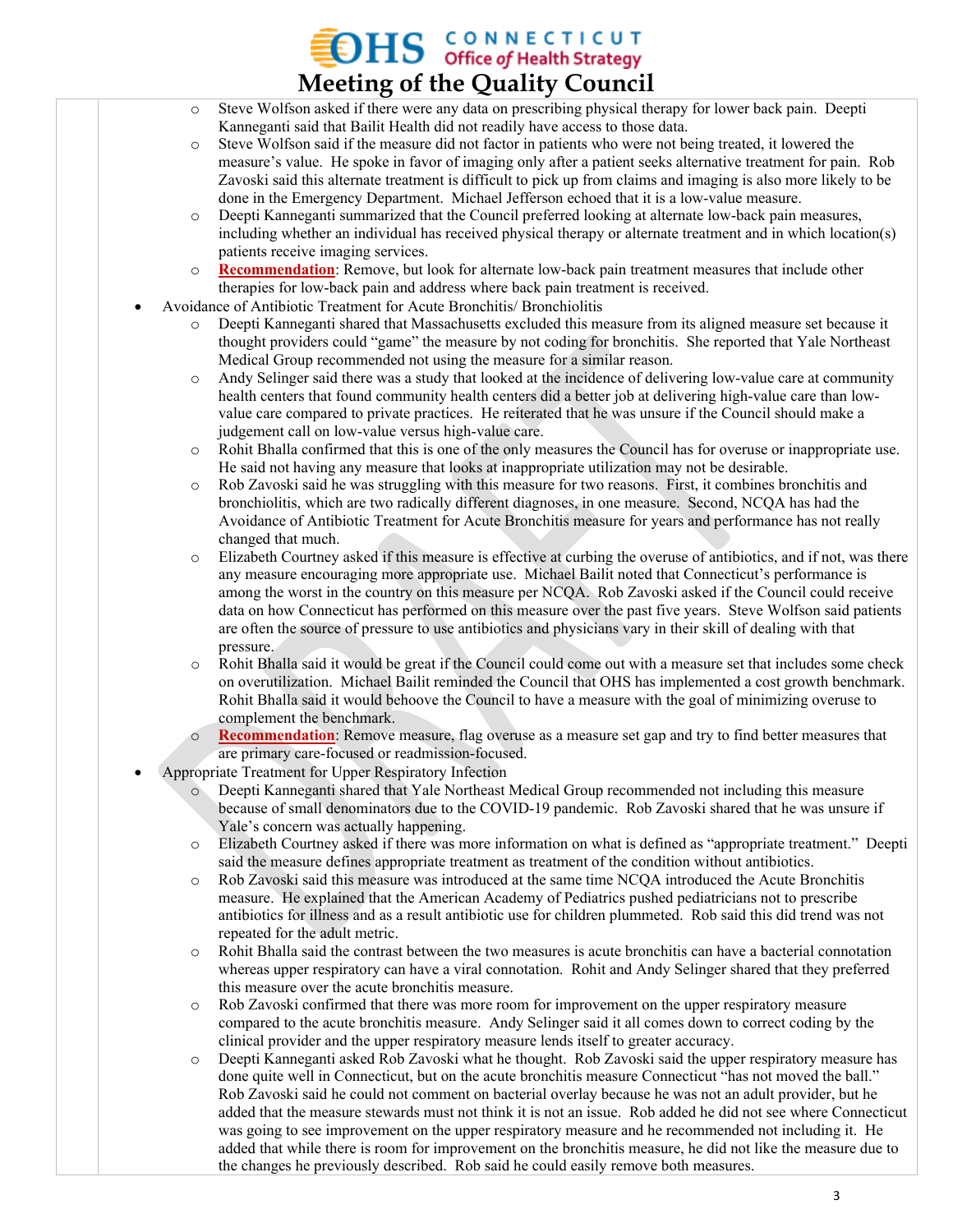$\sum_{\text{office of Health Strategy}}$ **Meeting of the Quality Council** o Steve Wolfson asked what the difference was between bronchitis and upper respiratory diagnoses. Michael Jefferson said it is a clinical diagnosis and there is tremendous overlap between the two. Andy Selinger said the abusiveness in prescribing comes from acute care centers and there is a laziness of coding. o Andy Selinger spoke in favor of addressing overutilization and low-value care in a different way. Michael Jefferson recommended use of readmission-focused measures. o **Recommendation**: Remove measure, flag overuse as a measure set gap and try to find better measures that are primary care-focused or readmission-focused. **5. Review Measure Proposals Michael Bailit**

Michael Bailit summarized that OHS solicited feedback from the Council following the last meeting on gaps in the Core Measure Set. The Council and Bailit Health identified many gaps over the last few months, including access, behavioral health, care coordination, equity, hospital/inpatient care, obesity, oral health, outcome measures, patient-reported outcomes, and patient safety. He described Bailit Health's process for identifying measures to fill the measure gaps, noting that it found over 50 candidate measures in total. Given the Council's limited time, OHS is prioritizing two gaps for this year because of a) time constraints, and b) the gaps were identified to be of high importance for the Council and the State. He identified the two measure sets gaps as behavioral health and health equity. He explained that OHS was deferring consideration of the remaining gaps for discussion of the 2023 Core Measure Set.

Michael Bailit reminded the Council of the behavioral health measures they had already reviewed and recommended for either retention or removal. Susannah Bernheim asked if OHS could share with the Council the 50 measures Bailit Health found. Susannah Bernheim asked if the focus on behavioral health and equity will limit the measures that can be selected for setting quality benchmarks. Michael said no, there were no strings attached concerning the quality benchmarks. Michael said the Governor's Executive Order is quite broad and while the Quality Council may want to select measures from this measure set there was no obligation to do so.

**Next Step**: OHS will share with the Quality Council the 50 candidate measures to fill the identified gaps, as identified by Bailit Health.

The Quality Council began its review of candidate measures to address behavioral health and equity gaps:

- Screening for Clinical Depression and Follow-up Plan
	- o Michael Bailit reminded the Council that it recommended the measure be removed at its March 2020 meeting because it (1) does not define what is a positive screen, (2) there is a very prescribed definition of what constitutes a follow-up plan, and (3) data cannot be generated through claims, only through record review or through clinical data exchange. Michael said from a content perspective the measure is fine, but operationally it is hard to implement.
	- o Sandra Czunas asked if OHS has surveyed ACOs/providers on what it will take for them to collect clinical data for this measure and other measures. Michael confirmed this had not been done. Sandra added that the Council has deferred discussion of how to advance measures that rely on clinical data.
	- o Andy Selinger asked if there is an ICD-10 code that identifies screening for depression. Michael Bailit said the measure looks for an indication of a positive screen, which is not linked to a diagnosis code. Andy Selinger said a score of 10 on PHQ-9 is accepted as a positive screen clinically. He added that he assumed there would be representative sampling that statistically represents how the provider group is doing.
	- o Michael Bailit reiterated that this measure addresses an important priority, but is hard to operationalize. Sandra Czunas, Andy Selinger and Elizabeth Courtney (via Zoom chat) agreed with Michael.
	- o Rob Zavoski agreed with Sandra Czunas' earlier comment on clinical data collection and the Council's deferred discussion on the topic. Sandra Czunas said Connecticut should not keep waiting for "the Epics" because EHRs are not prioritizing primary care.
	- o **Recommendation**: Retain
- Depression Utilization of the PHQ-9 Tool
	- o Andy Selinger said Minnesota Community Measurement's specifications included the PHQ-9 and not PHQ-3.
	- o Deepti Kanneganti clarified that this measure screens patients who already have a diagnosis of depression, and thus is quite different than the Screening for Clinical Depression and Follow-Up Plan measure.
	- o **Recommendation**: Do not include
- Follow-Up After Hospitalization for Mental Illness/Follow-Up after Emergency Department for Mental Illness
	- o Michael Bailit introduced two follow-up measures Follow-Up after Hospitalization for Mental Illness and Follow-Up after Emergency Department Visit for Mental Illness.
	- o Rob Zavoski noted that seven days for follow-up is a challenge for many organizations.
	- o In response to a question, Deepti Kanneganti clarified that follow-up must occur with a mental health provider.